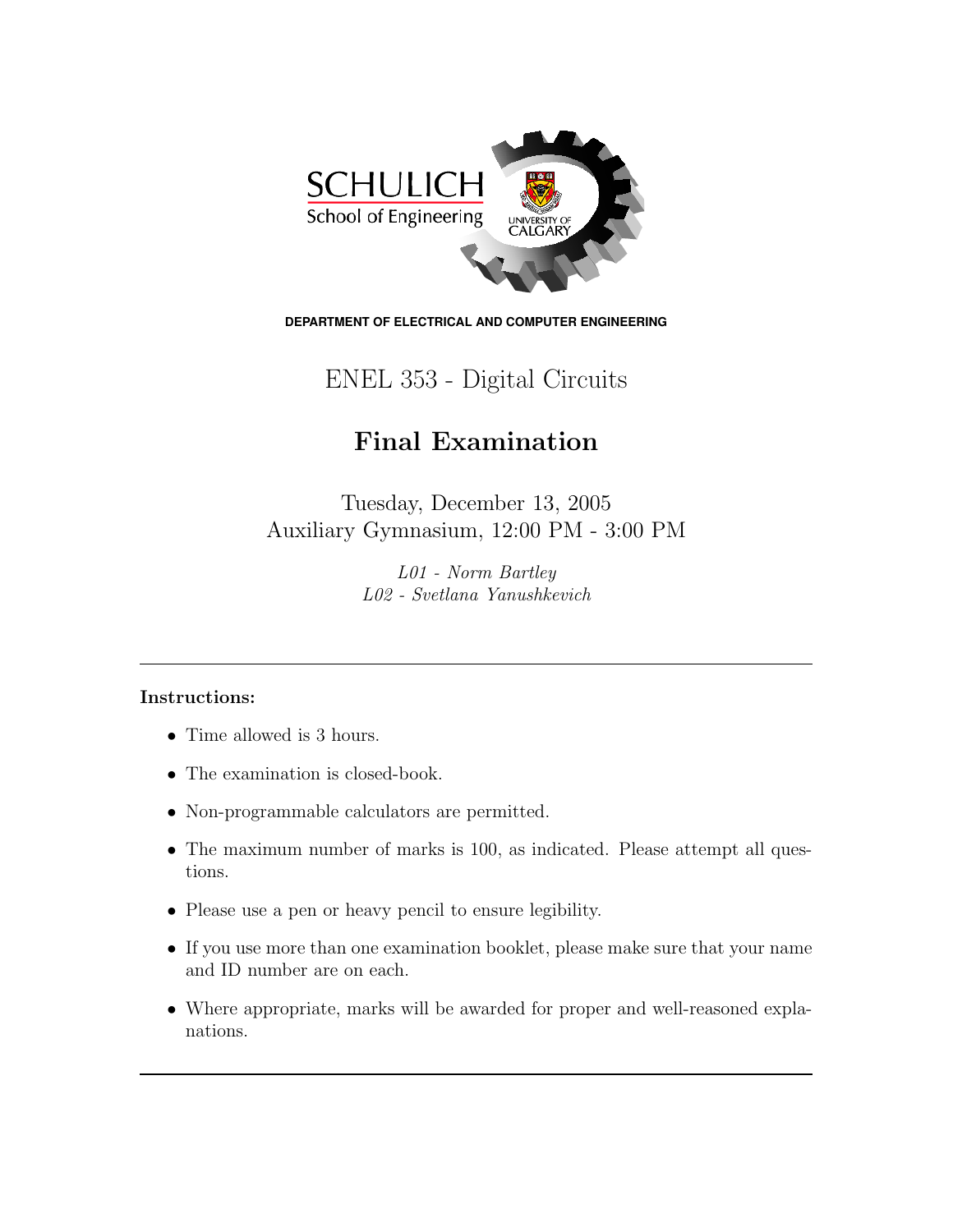1. [8 marks.] Use algebraic transformations to prove or disprove that the expressions given below for f and q are equal. (Do not use a truth table or Karnaugh map.)

$$
f = (x' + y'(w'z)')' + wxz + w'
$$
  

$$
g = wxy \oplus wxz \oplus wxyz \oplus w \oplus 1
$$

2. [38 marks total.] Consider the following two functions that are in terms of the four variables  $a, b, c, d$ :

$$
f = \sum m(0, 1, 2, 6, 8, 10, 11, 12)
$$

$$
g = \sum m(0, 1, 2, 6, 7, 8, 10, 11, 12, 13)
$$

Where appropriate in the questions below, you may assume that the system variables are available to your circuits in both complemented and uncomplemented forms.

- (a) [8 marks] Draw Karnaugh maps and find minimal SOP and POS forms for each function.
- (b) [4 marks.] Using your answer to part (a), implement the circuit for the function f using only 2-input NAND gates (inverters are not available). Appropriately choose the SOP or POS form in part (a) that yields the simplest circuit.
- (c) [4 marks.] Using your answer to part (a), implement the circuit for the function q using only 2-input NOR gates (inverters are not available). Appropriately choose the SOP or POS form in part (a) that yields the simplest circuit.
- (d) [8 marks.] Implement both functions using a PLA. Try to come up with the simplest-possible solution.
- (e) [4 marks.] Implement both functions using a ROM.
- (f)  $[4 \text{ marks}]$  Design the circuit for the function f using 3-to-8 decoders and any additional combinational gates that you may need. The decoders have enable inputs.
- (g)  $[6 \text{ marks}]$  Design the circuit for the function q using 4-to-1 multiplexers. No other combinational gates are available.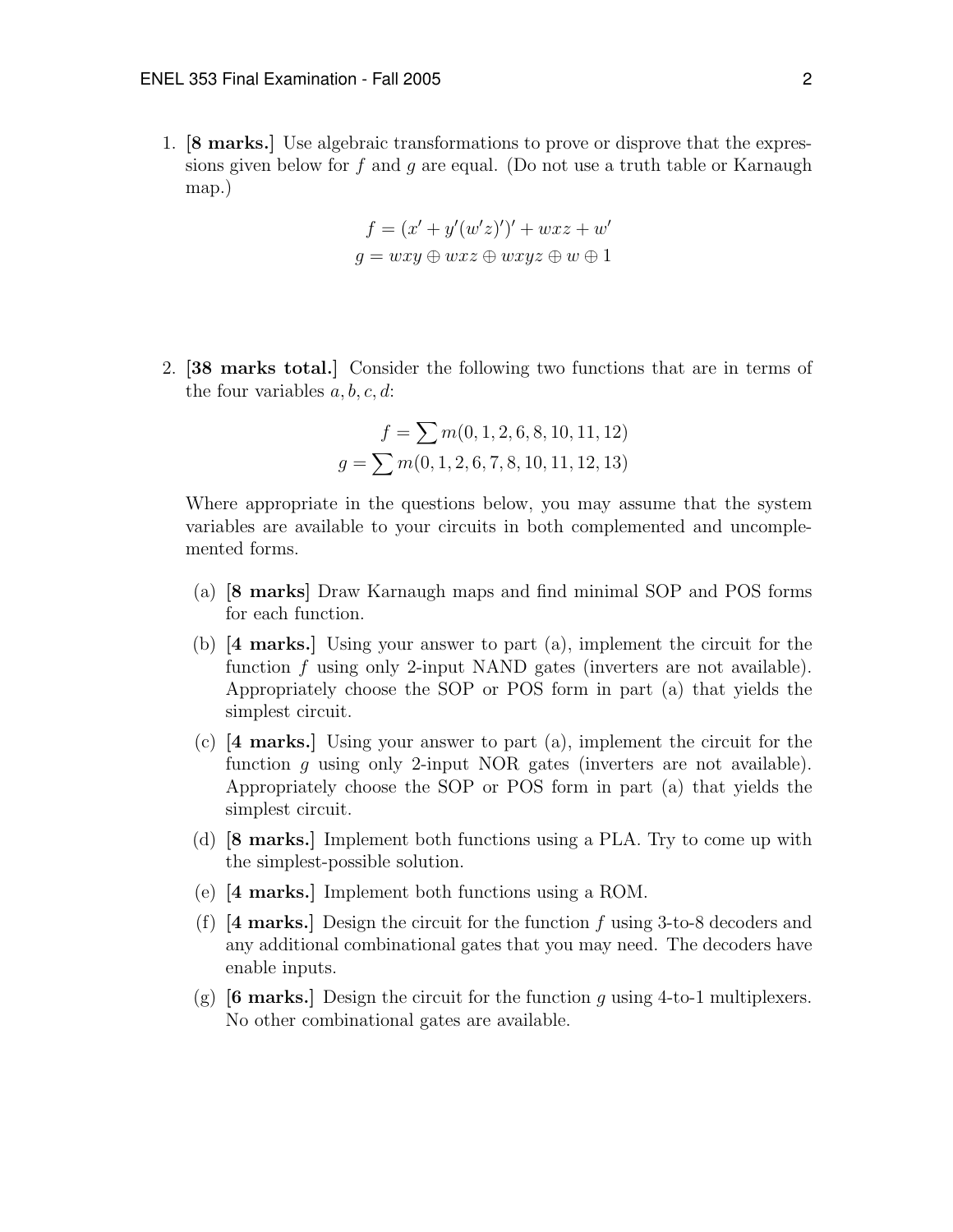3. [20 marks total.] Consider the 3-bit synchronous counter shown below in Fig. 1.



Fig. 1. Analyze this circuit

- (a) [12 marks.] Derive the state table and the state diagram for this circuit and determine the sequence in which this counter counts. Treat  $Q_2$  as the most-significant bit (MSB).
- (b) [8 marks.] Redesign the system using D flip-flops.